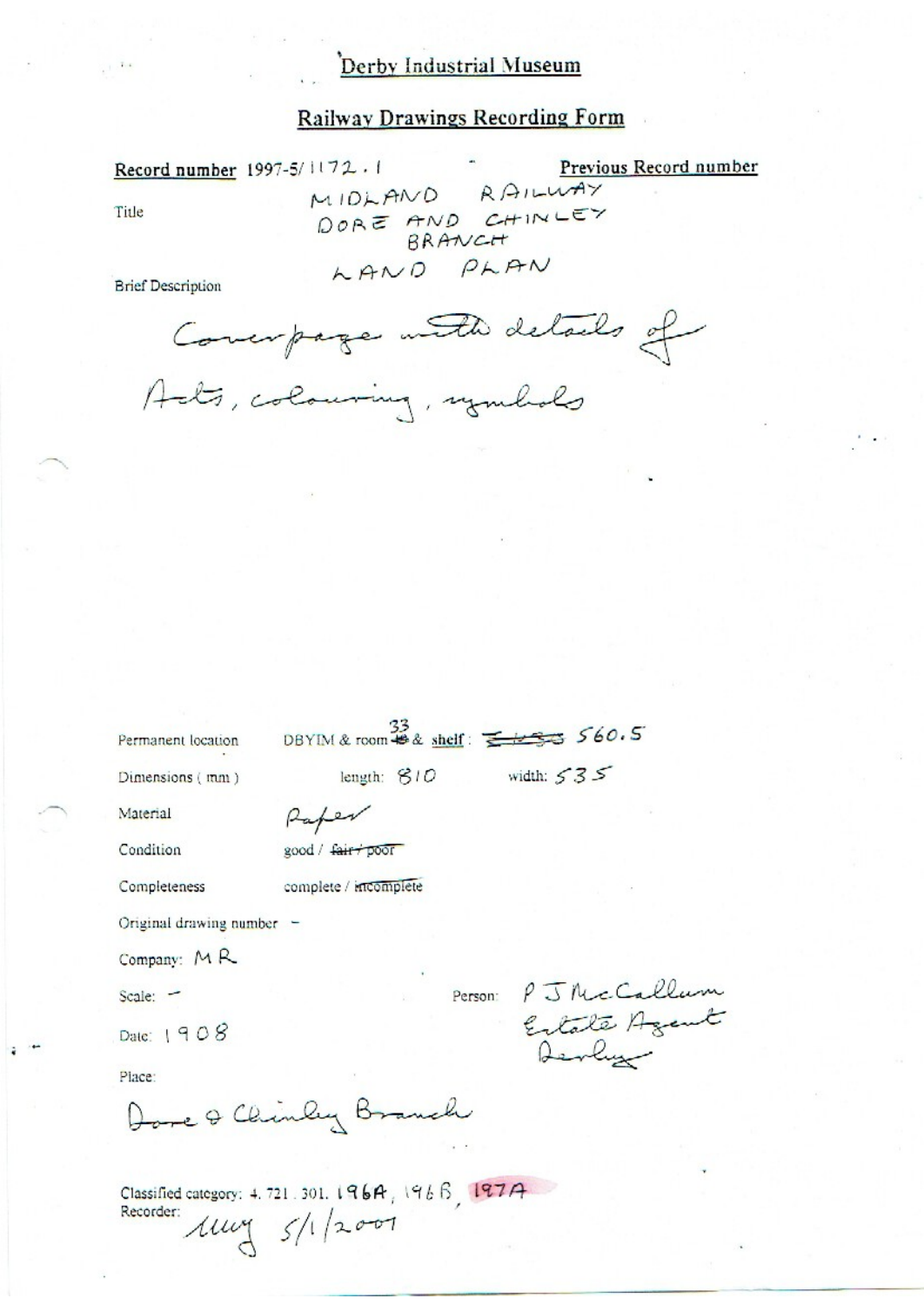#### Railway Drawings Recording Form

Record number 1997-5/1172.29

Previous Record number

Title

COUNTY OF DERBY

**Brief Description** 

Plan of route showing tracks, buildings, bridges, roads, watercourses a landow Paral of Chopel on le Fieth Paraik of Chinley (Formerly Landounes Obideletan, Georges Hadfield, Swand, Chinley Chapel. Chopel en le Fith RDC. R Bennett. MAL Birchanough. Charles Booker MingE Beardmore. WBDovemport . Tought Lingers. John Smith. JBennett. MSGLRC. EWBinney. Haster Christie. Her PHMoore, Andrew Buittesbank, Rev JP Winder Rew AR Richardts. JRHammeron, Rev FA Road, John Bramwell SS<br>DBYIM & nom 神水 shelf: 560,5 Permanent location. Dimensions (mm) width:  $535$ length,  $S/O$ Material Refer Condition good / fair + poor = Compicteness complete / incomplete -Original drawing number  $5k$  extended  $11$ Company: MR Scale:  $1'' = 2$  detection Person. Date,  $1408$ Place - $19\frac{2}{4}$  M  $\rightarrow$  Ceimberg N Tam<br>19  $\frac{2}{4}$  M  $\rightarrow$  Christing S Tam (197A) Chopel Millin Details of Dymeting Chinkey Toriangle Classified category: 4, 721, 301, 1964 & 1968, 1978 Recorder User. 12/1/2001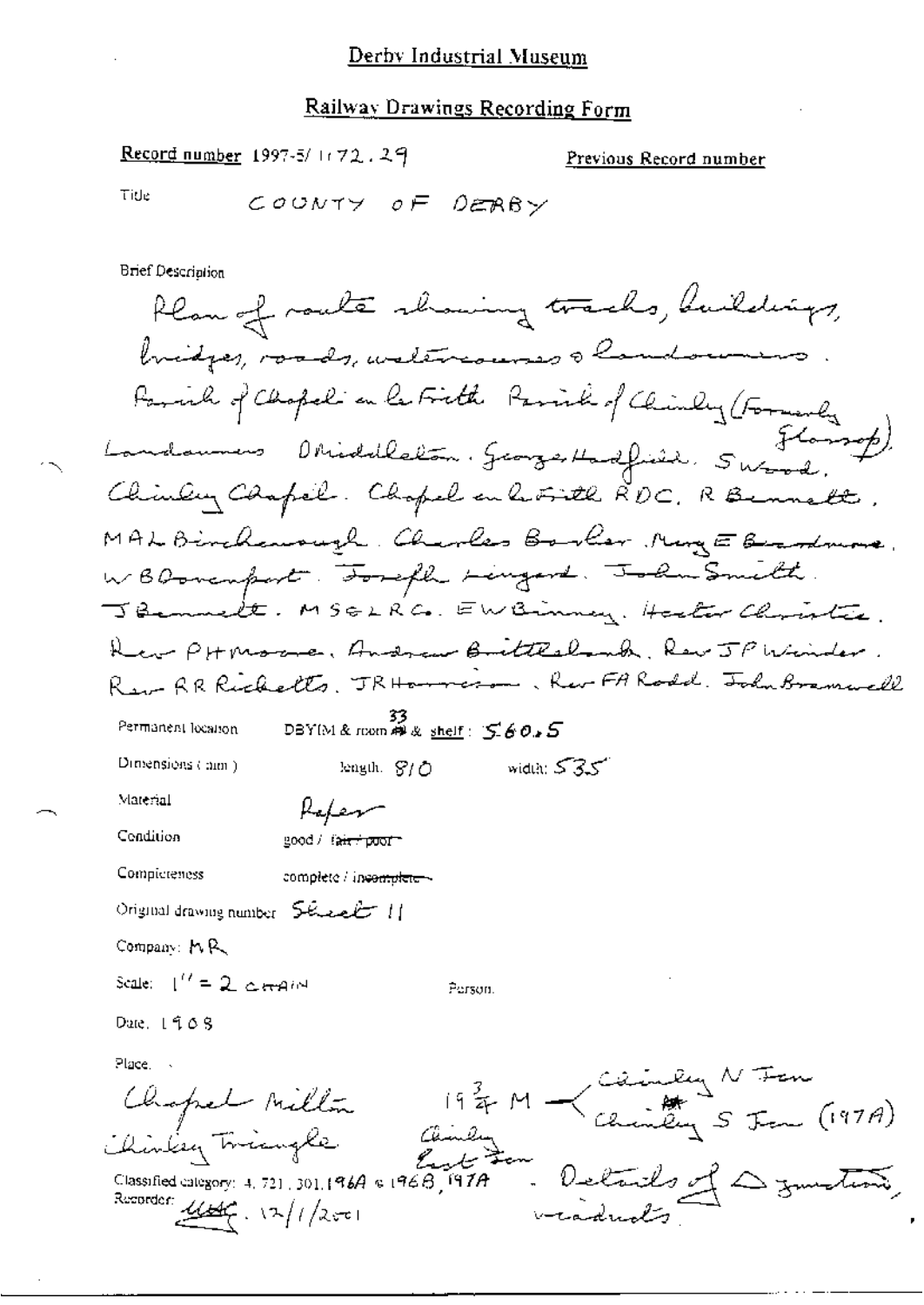### **Derby Industrial Museum**

# **Railway Drawings Recording Form**

Record number 1997-5/941

Previous Record number MAP132/1039

Title

 $M, R$ . CHINLEY SOUTH CURVE VIADUCTAT CHAPEL MILTON

**Brief Description** 

Elevation oplan forcadual shows general layout of foundation defters.

Permanent location

DBYIM & room 49 & shelf: 12 9

Dimensions (mm)

length:  $1510$  width:  $650$ Paper on poperon foloca

Material

Condition

good / Luis+poor-

complete / incomplete

Completeness

Original drawing number

Company:  $M$ <sup>R</sup>

Scale:  $1^{\prime\prime}$  = 16 FEET

Person:

 $127$ 

Date:  $\frac{1}{3}$  and  $2.6$ , 1891

Place:

Chinley East - Clindy South Jan

Classified category: 4, 721, 301, 197A Recorder:  $\mu$  $\mu$  29/10/1999